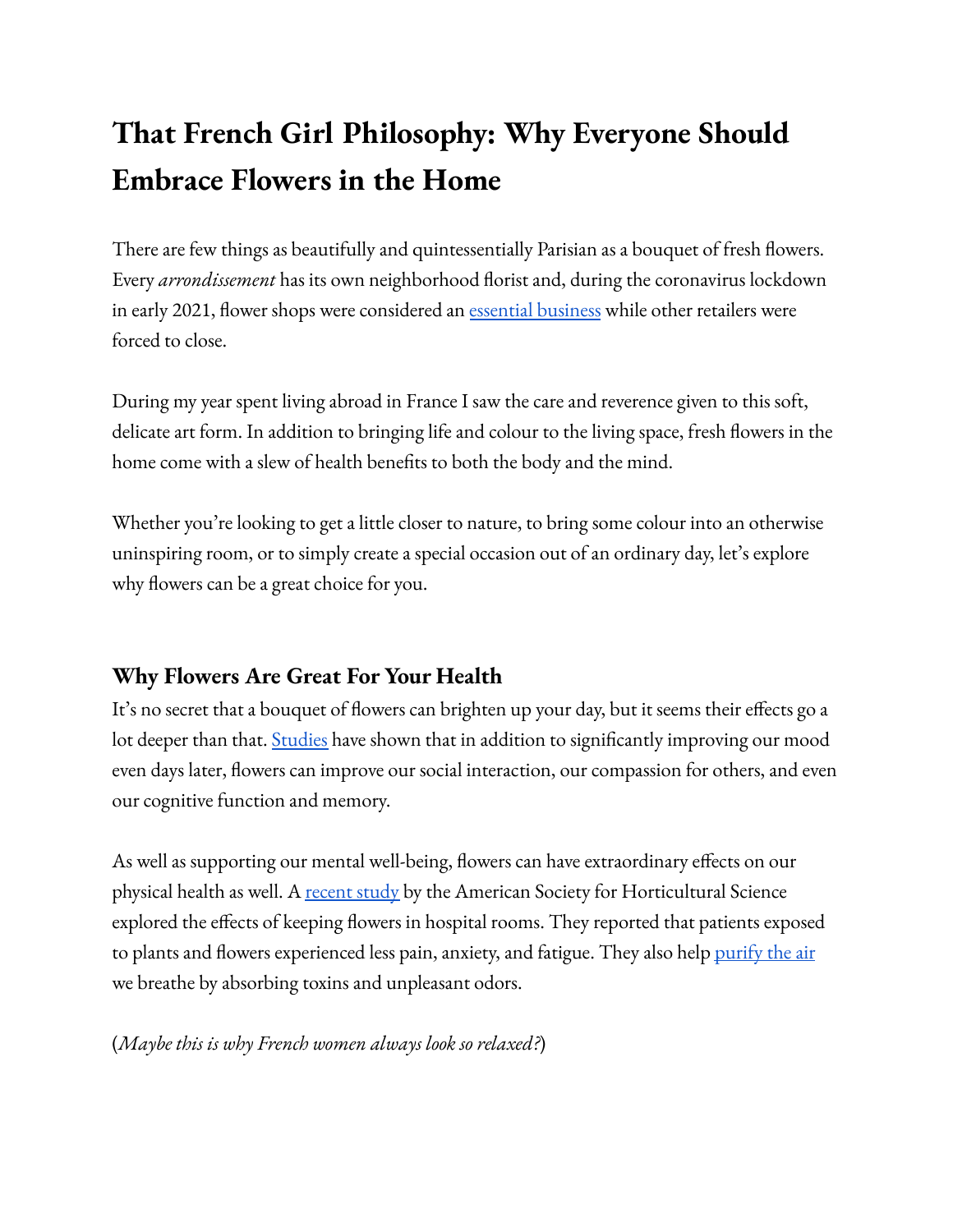### **How to Choose the Right Flowers for Your Home**

Flowers are as much a home design element as throw pillows and wall art. You want them to compliment your space and bring out the best in it without being overwhelming. Look at what colours are already present in your space and see how you can bring them to life even more [\(here](https://lifehacker.com/learn-the-basics-of-color-theory-to-know-what-looks-goo-1608972072) is a quick and easy guide to the basics of colour theory to help you out!). Busy bouquets with a lot of life and contrast are great for more sparse, streamlined spaces while rooms with more clutter are better paired with one elegant bloom standing alone.

You can also think about scent, both for the pleasure it brings you and for its aromatherapeutic properties. For example, roses are proven to reduce stress while lavender aids in a peaceful sleep.

Whichever flowers you choose, make sure to purchase ones that are fresh and well cared for. If possible, try to support florists that source their blooms locally. <u>[Here](https://www.apartmenttherapy.com/tips-for-choosing-and-caring-for-flowers-from-a-florist-floral-designer-244406)</u> are some great tips from a floral designer on what to look for when shopping.

#### **Should You Buy Flowers in Winter?**

If you're lucky enough to live in an exotic locale with brilliant blooms all year round, there's no reason you shouldn't have fresh bouquets every month of the year. In the more northern climates, however, it can be tricky. During the winter months flower shops have to reach farther and farther to source their flowers, with florists in the US ordering from as far away as South America and Israel.

Shopping local is a big part of French family culture so if you can, try to buy winter flowers that are in season where you live. Snowdrops, violas, and witch hazel are all plants that do well over the colder months. Rich evergreens such as cedar or pine also add a lot of beauty (and a wonderful christmassy smell!) to a living space.

Alternatively, you could consider preserved flowers or imitations that you can keep with you for years to come.